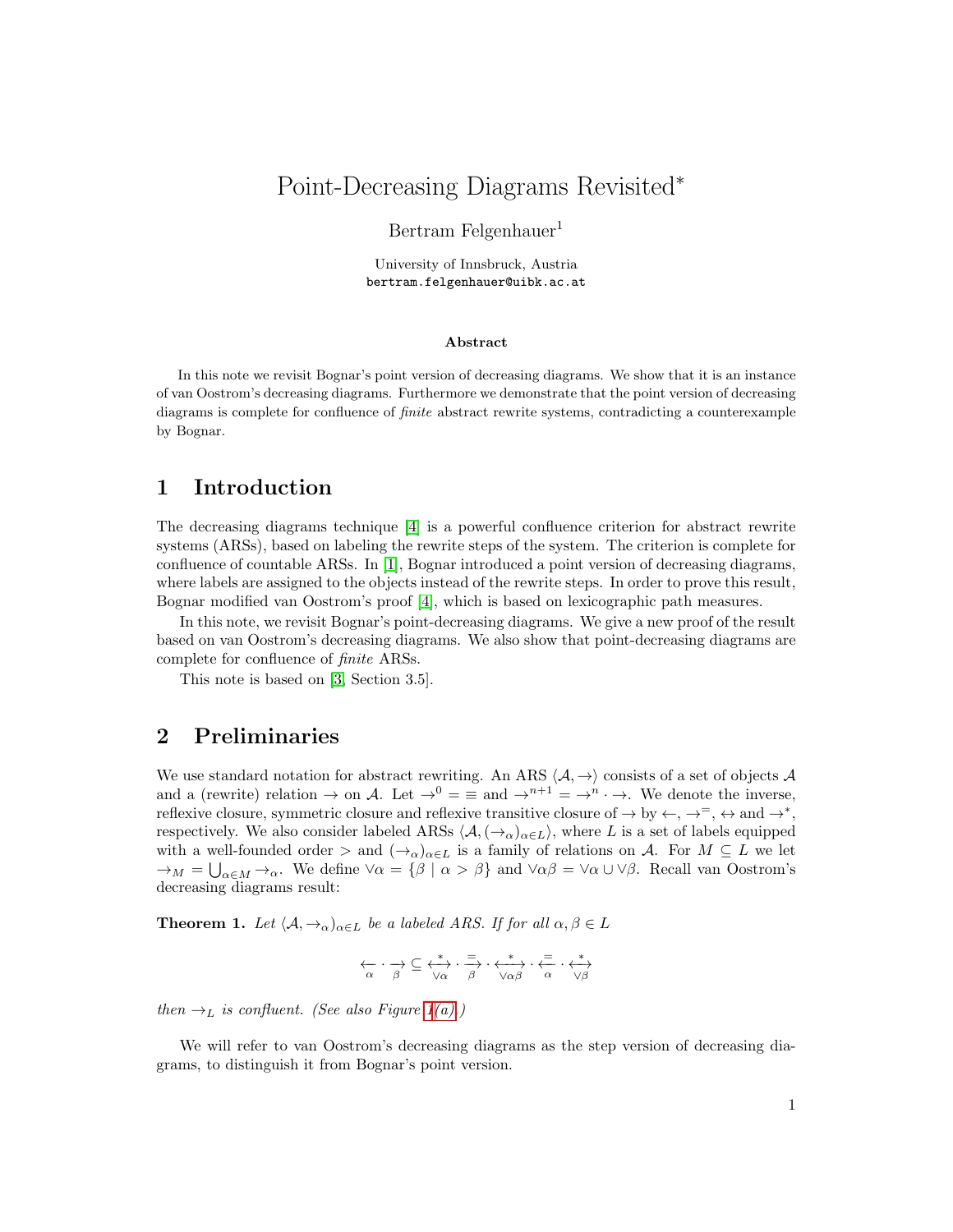<span id="page-1-1"></span><span id="page-1-0"></span>

(a) Locally step-decreasing diagram.

<span id="page-1-3"></span><span id="page-1-2"></span>(b) Locally point-decreasing diagram.

Figure 1: Decreasing diagrams.

## 3 Point-Decreasing Diagrams

In this section we consider the point version of decreasing diagrams proposed by Bognar in [\[1\]](#page-4-1), and show how it follows from step-decreasing diagrams. For point-decreasing diagrams, the objects (i.e., the points) rather than the steps of an abstract rewrite system are labeled.

Formally, we consider *point-labeled ARSs*  $\langle A, \rightarrow, \ell \rangle$  which consist of an ARSs  $\langle A, \rightarrow \rangle$  together with a function labeling the objects  $\ell : A \to W$ , where W is a set of labels equipped with a well-founded order >. We annotate steps by the labels of their targets in square brackets, that is, we write  $s \rightarrow_{\lbrack \ell(t) \rbrack} t$ . We also allow sets inside the square brackets, in which case the target of the step may have any label from this set:  $\rightarrow_{[M]} = \bigcup_{\alpha \in M} \rightarrow_{[\alpha]}$ .

Bognar's version of local decreasingness [\[1,](#page-4-1) Corollary 8] can be stated as follows.

<span id="page-1-4"></span>**Theorem 2.** Let  $\langle A, \rightarrow, \ell \rangle$  be a point-labeled abstract rewrite system. Then  $\rightarrow$  is confluent if every local peak  $t_{[\alpha]} \leftarrow s \rightarrow_{[\gamma]} u$  with  $\beta = \ell(s)$  has a joining valley

t <sup>∗</sup> −−−→ [ <sup>&</sup>lt;αβ] · <sup>=</sup>−→ [γ] · <sup>∗</sup> −−−−→ [ <sup>&</sup>lt;αβγ] · <sup>∗</sup> ←−−−− [ <sup>&</sup>lt;αβγ] · <sup>=</sup>←−− [α] · <sup>∗</sup> ←−−− [ <sup>&</sup>lt;βγ] u (PD)

(resulting in a locally point-decreasing diagram, Figure  $1(b)$ ).

Proof. Because any well-founded order can be extended to a well-order, and because locally point-decreasing diagrams are preserved when the order  $>$  on W is extended, we may assume w.l.o.g. that > is a well-order. We label steps by pairs from  $W \times {\{\perp, \top\}}$ , ordered lexicographically, using the order  $\top > \bot$  on the second component. Note that this gives a well-order on  $W \times \{\perp, \top\}.$  Each step  $s \to t$  is labeled by max $(\langle \ell(s), \bot \rangle, \langle \ell(t), \top \rangle)$ . In particular, the peak  $t_{\lbrack \alpha \rbrack \leftarrow s \rightarrow_{\lbrack \gamma \rbrack} u$  with  $\beta = \ell(s)$  is labeled by  $A = \max(\langle \beta, \bot \rangle, \langle \alpha, \top \rangle)$  to the left and  $B = \max(\langle \beta, \perp \rangle, \langle \gamma, \perp \rangle)$  to the right. We claim that using this labeling, the point-decreasing diagrams [\(PD\)](#page-1-3) become decreasing diagrams. Consider a step  $v \to w$  of the valley, with label  $C = \max(\langle \ell(v), \perp \rangle, \langle \ell(w), \perp \rangle)$ . There are three cases.

1. Let  $v \to w$  be from the  $t \to_{\lceil \sqrt{\alpha \beta} \rceil}^*$  subderivation of the valley. The source v of such a step satisfies  $\alpha \geq \ell(v)$  (hence  $\langle \alpha, \alpha \rangle > \langle \ell(v), \alpha \rangle$ ) or  $\beta > \ell(v)$  (hence  $\langle \beta, \alpha \rangle > \langle \ell(v), \alpha \rangle$ ), while the target w satisfies  $\alpha > \ell(w)$  (hence  $\langle \alpha, \top \rangle > \langle \ell(w), \top \rangle$ ) or  $\beta > \ell(w)$  (hence  $\langle \beta, \perp \rangle > \langle \ell(w), \perp \rangle$ . Therefore,  $A > C$ .

<sup>∗</sup>This research was supported by the Austrian Science Fund (FWF) projects P22467 and P27528.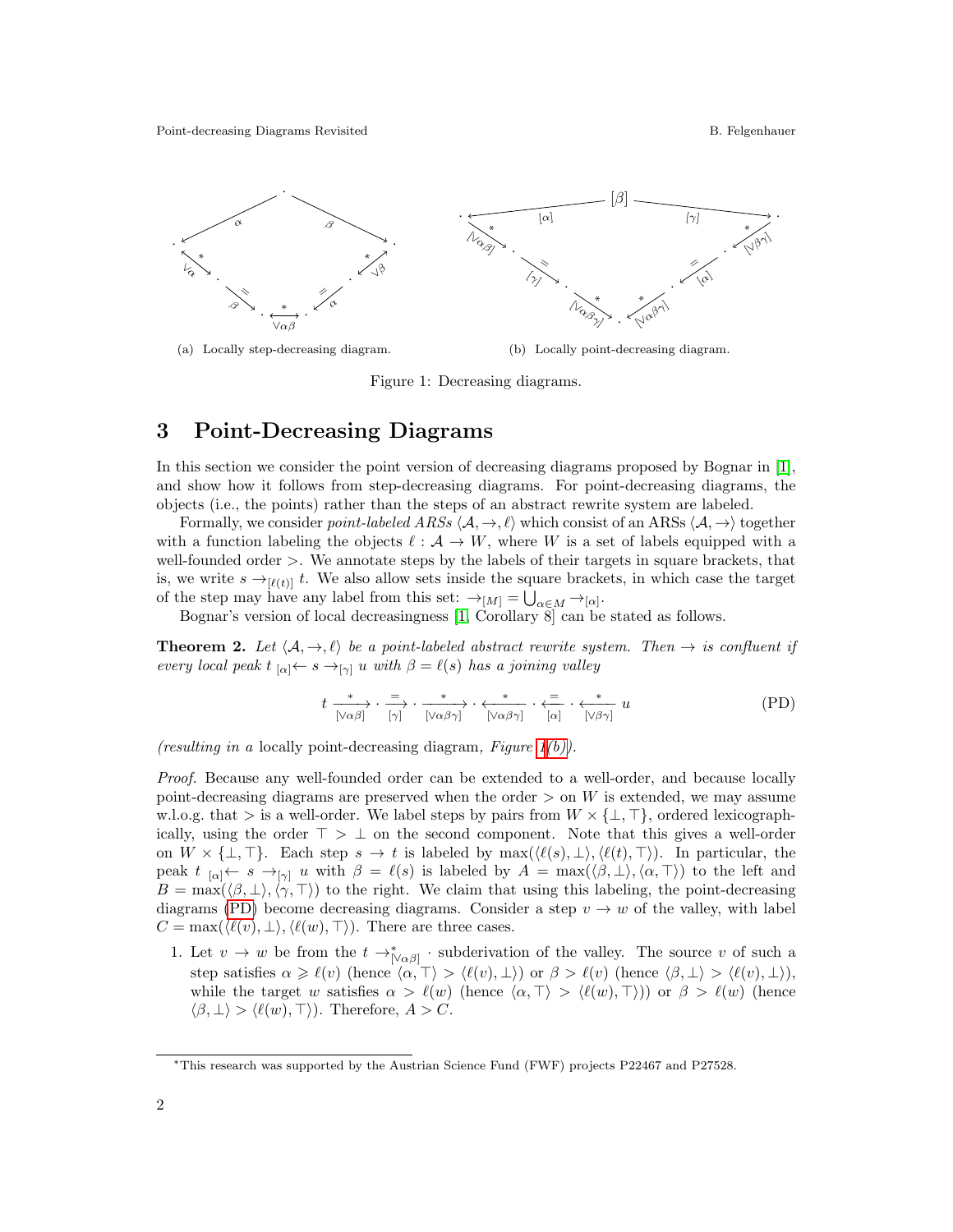Point-decreasing Diagrams Revisited **B. Felgenhauer** B. Felgenhauer

- 2. Assume that  $v \to w$  corresponds to the optional step  $\cdot \to_{\lceil \gamma \rceil}^{\rceil} \cdot$  of the valley. Then  $\alpha \geqslant \ell(v)$ or  $\beta > \ell(v)$ , and  $\ell(w) = \gamma$ . We have  $\langle \gamma, \top \rangle = \langle \ell(w), \top \rangle$ ,  $\langle \alpha, \top \rangle > \langle \ell(v), \bot \rangle$  and  $\langle \beta, \bot \rangle >$  $\langle \ell(v), \perp \rangle$ . Consequently,  $B = C$  or  $A > C$ .
- 3. Let  $v \to w$  be from the  $\cdot \to_{\lceil \sqrt{\alpha \beta} \gamma \rceil}^*$  part of the valley. Then  $\alpha \geq \ell(v)$ ,  $\beta \geq \ell(v)$  or  $\gamma > \ell(v)$ , and  $\alpha > \ell(w), \beta > \ell(w)$  or  $\gamma > \ell(w)$ . Consequently,  $\langle \alpha, \top \rangle > \langle \ell(w), \bot \rangle$ ,  $\langle \beta, \top \rangle > \langle \ell(w), \bot \rangle$ or  $\langle \gamma, \perp \rangle > \langle \ell(w), \perp \rangle$ , and  $\langle \alpha, \perp \rangle > \langle \ell(w), \perp \rangle$ ,  $\langle \beta, \perp \rangle > \langle \ell(w), \perp \rangle$  or  $\langle \gamma, \perp \rangle > \langle \ell(w), \perp \rangle$ . Consequently,  $A > C$  or  $B > C$  follows.

A symmetric argument applies to steps  $w \leftarrow v$  on the left side of the valley. Therefore,

$$
t\overset{*}{\underset{\forall A}{\longrightarrow}}\cdot \overset{=}{\underset{B}{\longrightarrow}}\cdot \overset{*}{\underset{\forall AB}{\longrightarrow}}\cdot \overset{*}{\underset{\forall AB}{\longleftarrow}}\cdot \overset{*}{\underset{A}{\longleftarrow}}\cdot \overset{*}{\underset{\forall B}{\longleftarrow}}u
$$

This is a step-decreasing diagram. Since we started from an arbitrary peak, and because the order on the set of labels  $L \times \{\perp, \top\}$  is well-founded, we conclude that the ARS  $\rightarrow$  is decreasing by Theorem [1.](#page-0-0)  $\Box$ 

Remark 3. In fact the proof of Theorem [2](#page-1-4) shows that any point-decreasingly confluent system is also step-decreasing using the same joining sequences for local peaks. This detail is important for applications of decreasing diagrams, where one usually attempts to find suitable labelings for a given set of joining sequences. Our proof also provides some insight into how van Oostrom's original proof for step-decreasing diagrams relates to Bognar's adaptation of that proof for point-decreasing diagrams.

Remark 4. Condition [\(PD\)](#page-1-3) only considers local peaks, which differs from Bognar's definition [\[1\]](#page-4-1), which defines decreasing diagrams for peaks and valleys of arbitrary size, based on van Oostrom's lexicographic path measure [\[4\]](#page-4-0). Furthermore [\[1\]](#page-4-1) assumes that  $>$  is a well-order, whereas we allow an arbitrary well-founded order; note however, that this extra degree of freedom does not any power because any well-founded order can be extended to a well-order. If one assumes  $>$  to be a well-order, then condition [\(PD\)](#page-1-3) is equivalent to Bognar's decreasing diagrams for local peaks. This can be seen as follows.

We use notation from [\[1\]](#page-4-1). Any locally decreasing diagram can be written as

$$
j \underset{[j]}{\longleftrightarrow} i \underset{[k]}{\longrightarrow} k \qquad \qquad j \underset{[\tau']}{\xrightarrow{\ast}} l \underset{[\sigma']}{\longleftarrow} k
$$

where  $\sigma'$  and  $\tau'$  are strings of labels satisfying

<span id="page-2-0"></span>
$$
|i;j;\tau'|\preceq_{\#}[i]\cup_{\#i\leqslant}|j|\cup_{\#i\leqslant}|k|\tag{DCR1}
$$

and the symmetric property (DCR2) which is obtained by swapping the roles of  $j, \tau'$  and  $k, \sigma'$ . Condition [\(DCR1\)](#page-2-0) can be simplified as follows.

$$
[i] \cup_{\#} \iota_{\leq} |j| \cup_{\# \max(i,j) \leq} |\tau'| \preceq_{\#} [i] \cup_{\#} \iota_{\leq} |j| \cup_{\#} \iota_{\leq} |k|
$$
  

$$
\max(i,j) \leq |T'| \preceq_{\#} \iota_{\leq} |k|
$$

The right-hand side is an empty multiset if  $i > k$ , in which case  $\tau'$  must consist of labels all smaller than  $\max(i, j)$  (including labels smaller than or equal to k). If  $k \geq i$ , then the righthand side is the singleton multiset [k], and  $\tau'$  must consist of some labels smaller than  $\max(i, j)$ , optionally followed by k, followed by further labels smaller than  $\max(i, j, k)$ . Condition [\(PD\)](#page-1-3) arises from these observations and the fact that a comparison by  $\max(i, j)$  (or  $\max(i, j, k)$ ) can be performed by comparing to each of i, j (or i, j, k) and taking the disjunction of the comparison results.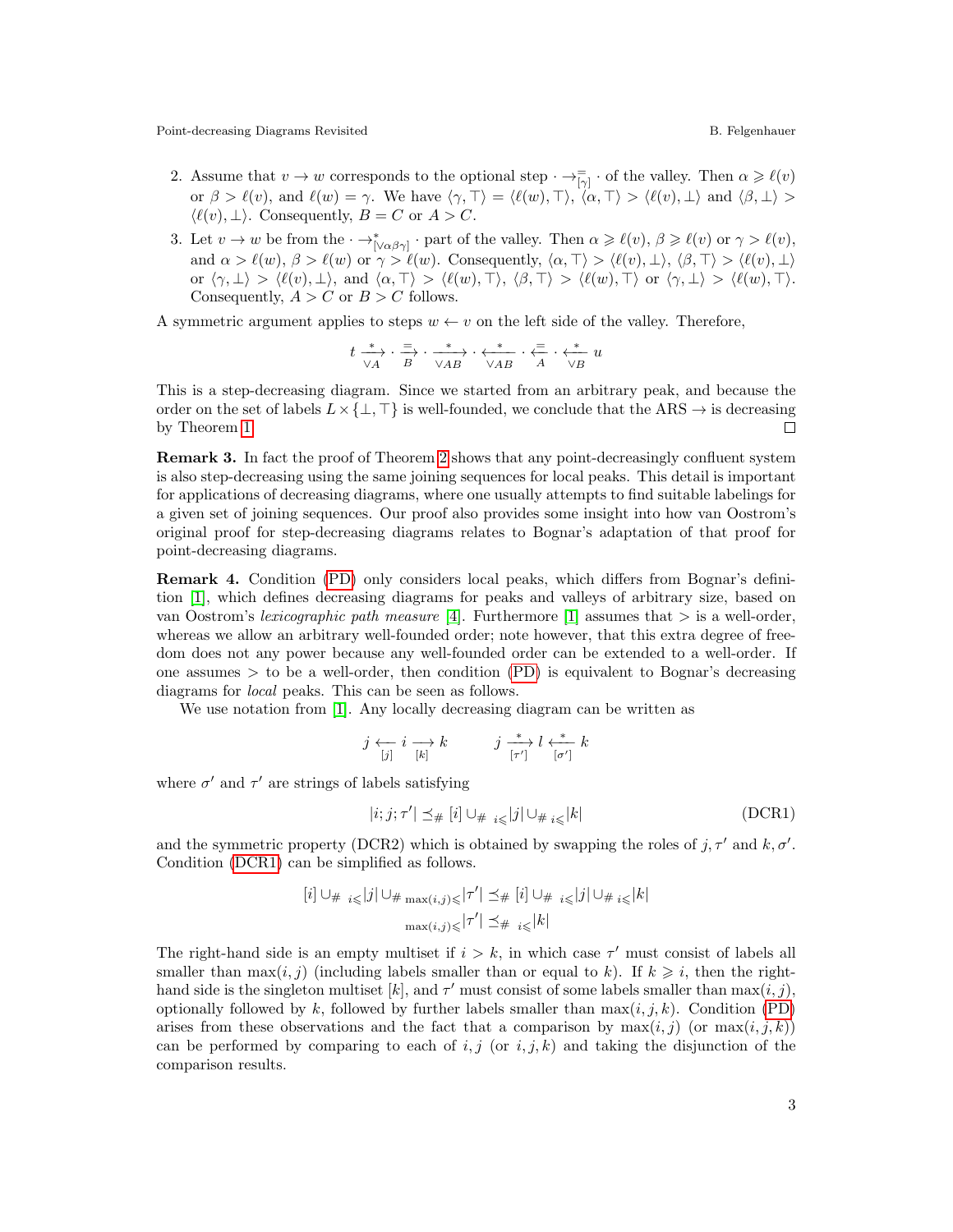<span id="page-3-1"></span>Point-decreasing Diagrams Revisited **B. Felgenhauer** B. Felgenhauer



Figure 2: Labeling the "Maja the Bee"-example from [\[2\]](#page-4-3).

Finally, we consider the question of completeness of the point version of decreasing diagrams.

<span id="page-3-0"></span>Theorem 5. Point-decreasing diagrams are complete for confluence of finite ARSs.

*Proof.* Let  $\langle A, \rightarrow \rangle$  be a confluent, finite ARS. The relation  $\leftrightarrow^*$  is an equivalence relation that partitions  $A$  into equivalence classes, the *components* of  $A$ . Because  $A$  is finite, there are only finitely many components of  $A$  and each component contains finitely many objects from  $A$ . Let  $C \subseteq A$  be a component of A. For all  $s, t \in C$  we have  $s \leftrightarrow^* t$ . Therefore, by finiteness of C and confluence, we can choose an object  $f_C \in A$  that is reachable from all elements of C. Furthermore, because  $\rightarrow^* \subseteq \leftrightarrow^*, f_C \in C$ . Let

$$
F = \{ f_C \mid C \text{ is a component of } A \}
$$

By this construction, every object  $s \in \mathcal{A}$  reaches exactly one element of F, namely  $f_{C_s}$ , where  $C_s$  denotes the component which contains  $s$ . Let

$$
\ell(a) = \min\{n \in \mathbb{N} \mid a \xrightarrow{n} f_{C_a}\}
$$

Note that for any  $s \in \mathcal{A}$  with  $n = \ell(s)$ , we have

$$
s \xrightarrow[\lfloor \forall n \rfloor]{n} f_{C_s}
$$

We claim that the labeling function  $\ell$  makes  $\langle A, \rightarrow \rangle$  point-decreasing. To see why, it suffices to consider a local peak  $t_{[n]} \leftarrow s \rightarrow_{[m]} u$ , and note that

$$
t \xrightarrow[\lfloor \sqrt{n} \rfloor]{f_{C_t}} = f_{C_u} \xleftarrow[\lfloor \sqrt{n} \rfloor]{u} u
$$

Remark 6. In the proof of Theorem [5,](#page-3-0) we use natural numbers as labels, ordered by the usual order, which is a well-order. Therefore, it applies to Bognar's original definition of pointdecreasing diagrams as well.

Example 7. We consider the "Maja the Bee" example by Bognar and Klop [\[2\]](#page-4-3), which has been presented as a counterexample to the completeness of the point-version of decreasing diagrams. The example is reproduced in Figure [2.](#page-3-1) There is only a single component  $C = \{a, b, c, e, f, g, h\}$ , and we pick  $f_C = c$ , which is reachable from all objects in C. (In fact, C is strongly connected,